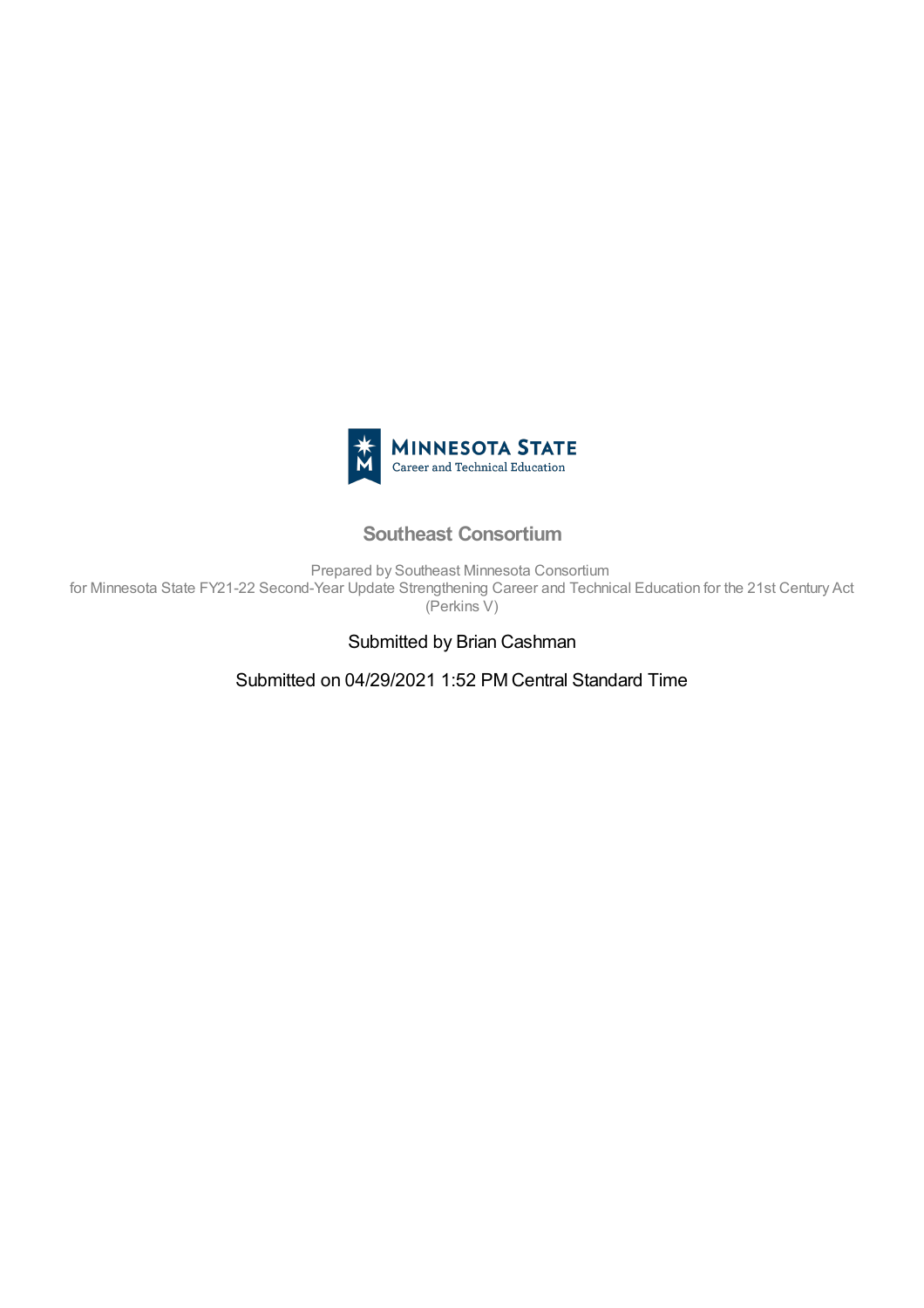## **Opportunity Details**

### **Opportunity Information**

Title

FY21-22 Second-Year Update Strengthening Career and Technical Education for the 21st Century Act (Perkins V)

#### **Description**

APPLICATION OPENS MARCH 15, 2021.

The Perkins V Grant for Career and Technical Education provides funds for approved Career and Technical Education (CTE) programs. In Minnesota, funds are distributed on the basis of state-approved career and technical education programs and appropriate teacher licensure. Programs are administered under Minnesota Rules Chapter 3505 and the federal Strengthening Career and Technical Education for the 21st Century Act (Perkins V).

The Minnesota Department of Education (MDE) approves Career and Technical Education Programs (CTE) that meet teacher licensing and other criteria. These programs are eligible to access federal Perkins V funds. Districts that accept these federal dollars must report enrollment and student proficiency for CTE courses and programs to the department.

#### Category Explanation

Second-Year application.

#### Opportunity Manager

Jeralyn Jargo

#### Public Link

https://www.gotomygrants.com/Public/Opportunities/Details/e4279467-db28-4225-924a-19d211999fe0

Is Published

Yes

#### **Submission Information**

Submission Window 03/15/2021 8:00 AM - 05/03/2021 5:00 PM

#### **Eligibility Information**

Eligibility Type

Public

#### Additional Eligibility Information

Pursuant to Section 134 of the Perkins V Act, to receive funds under Perkins V, a consortium must develop and submit an annual, unified, local secondary/postsecondary Perkins application and budget. The application must address secondary and postsecondary Career and Technical Education programming. The approved local application—with statement of assurance signatures—serves as the consortium's formal application for receiving Perkins funding.

#### **Additional Information**

#### Additional Information URL

https://minnstate.edu/system/cte/perkins-local-application/index.html

#### Additional Information URL Description

All forms and instructions related to the Perkins Local Application can be found on our website.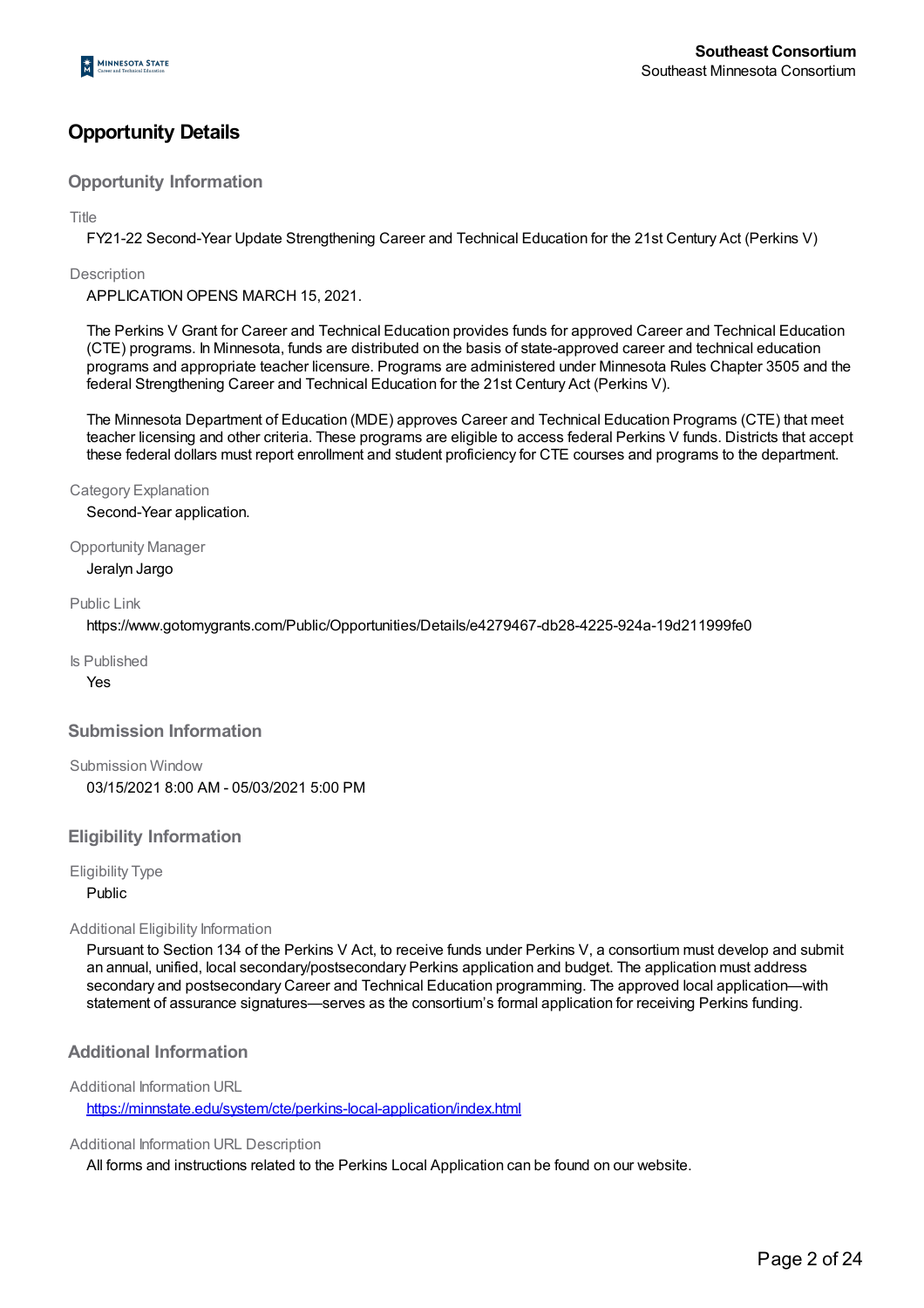## **Project Information**

### **Application Information**

Application Name Southeast Consortium

Award Requested \$383,699.79

Total Award Budget \$383,699.79

**Primary Contact Information**

Name

Brian Cashman

Email Address bcashman@gced.k12.mn.us

Address

395 Guernsey Avenue Red Wing, Minnesota 55066

Phone Number 651-388-4441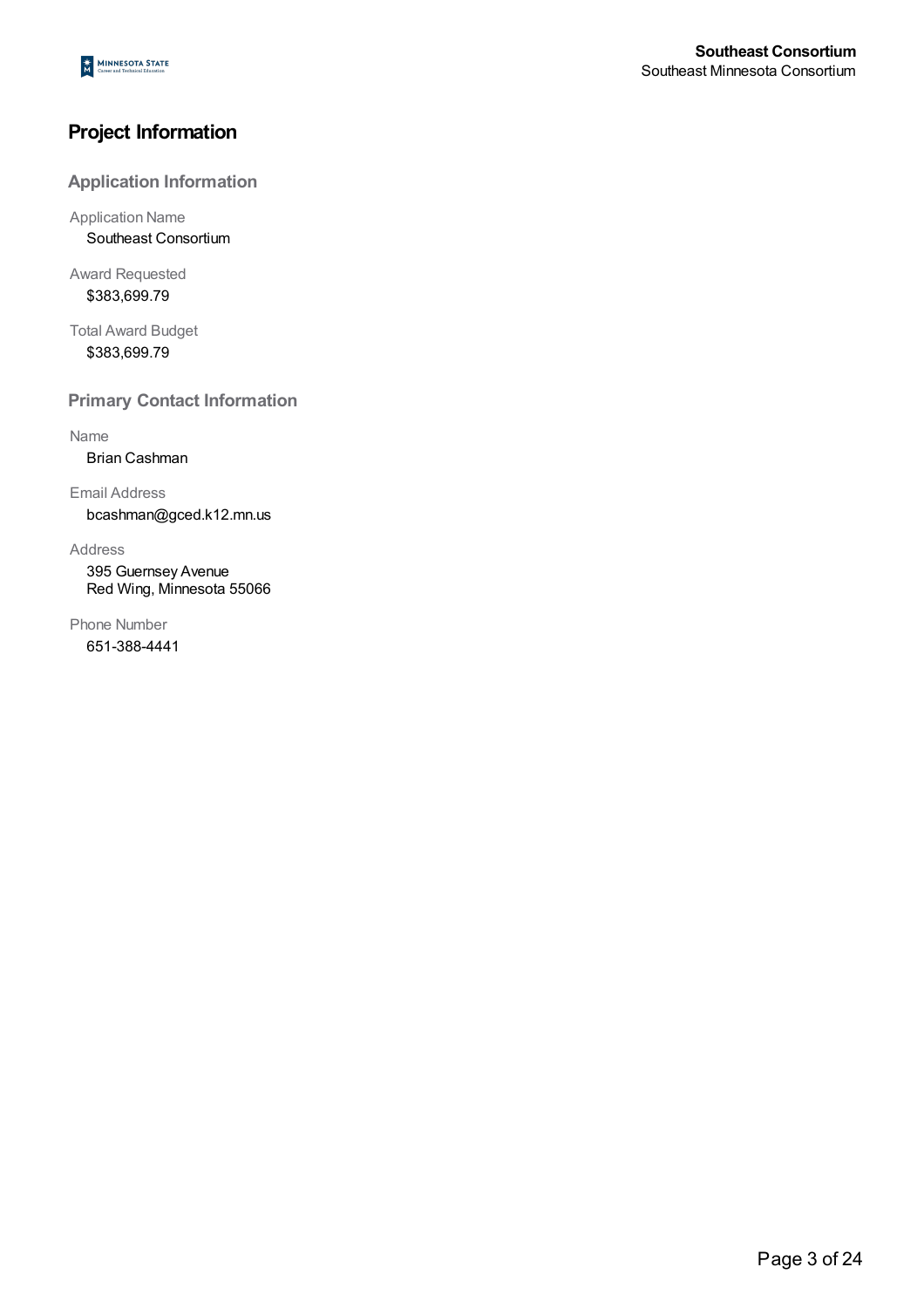# **Project Description**

## **Consortium Membership List**

**ConsortiumMembership List**

If there are changes to your consortium membership, list them here; if not, type "No Change."

No Change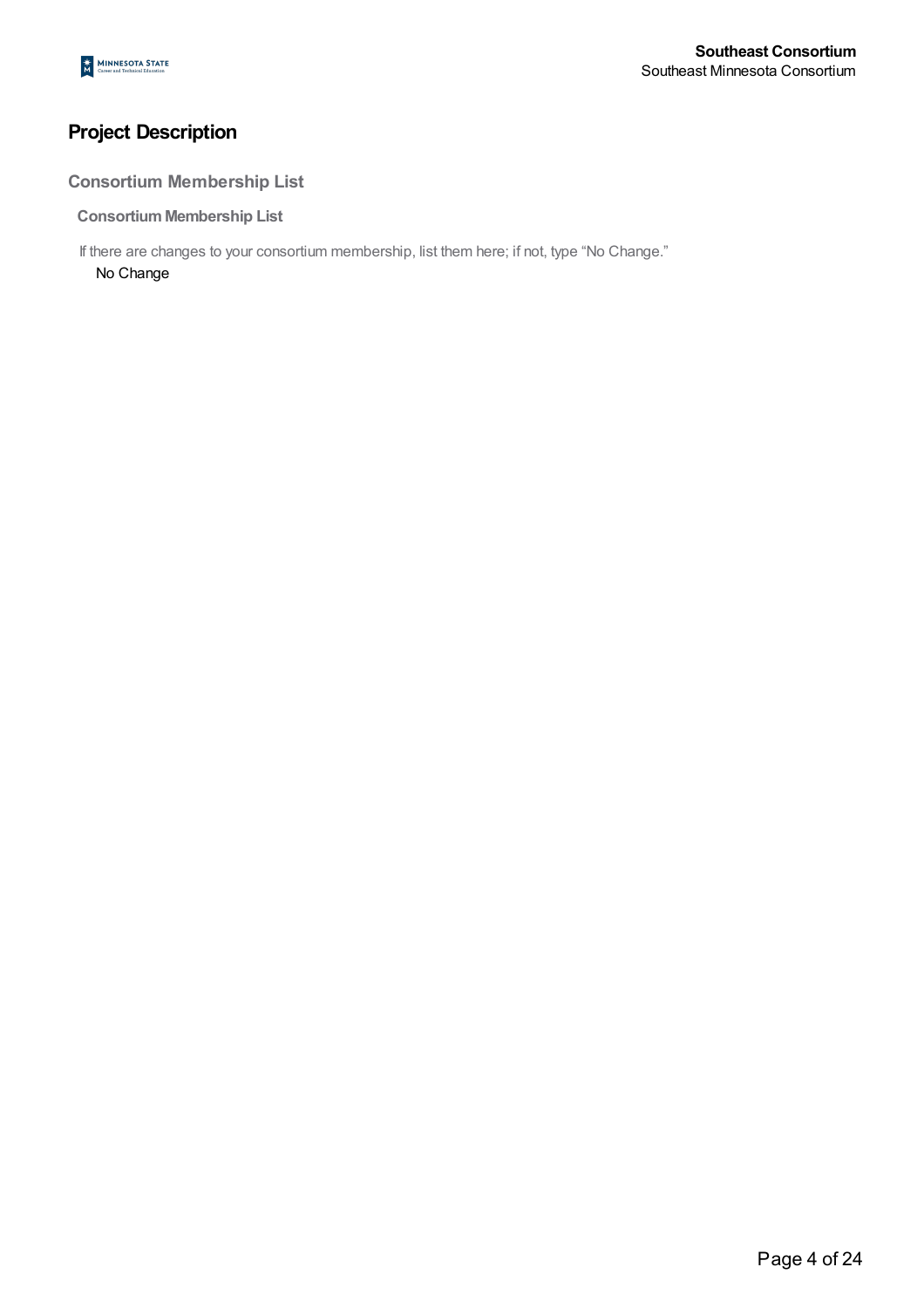## **Narrative 1: Comprehensive Local Needs Assessment (CLNA)**

#### **CLNA**

If you're making budget requests under this narrative, explain them here in the space provided and describe which use of funds in section 135 of Perkins V supports each request. If the budget is unchanged from year one, enter "No change."

Proposed Spending: \$1,200.00 Rationale: As we move through FY22 and look to FY23, it will be important and necessary to engage with our stakeholders and design, implement, complete, and review our Comprehensive Local Needs Assessment. Section 135 Fund Use(s): (6) Development and Implementation of Evaluations.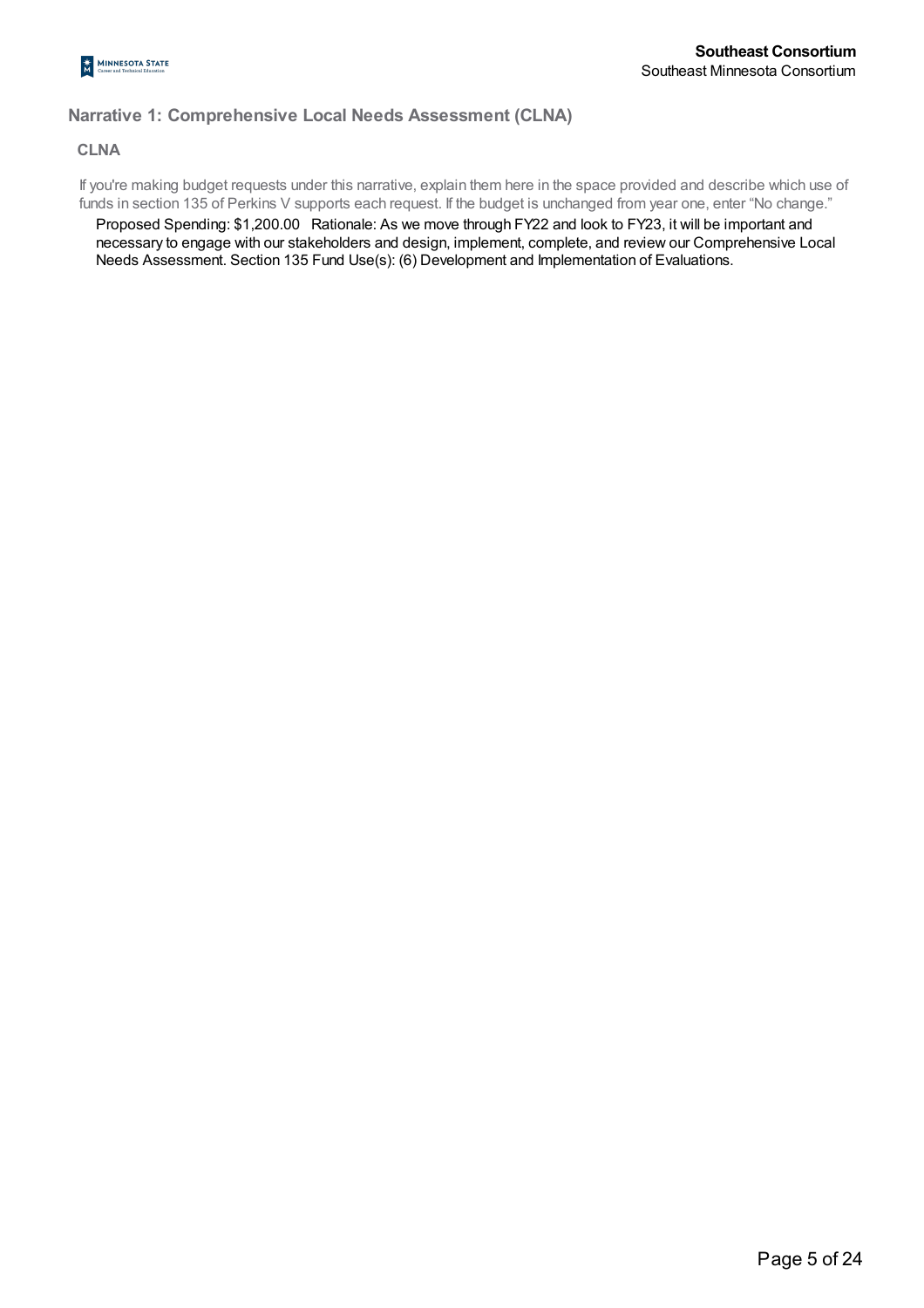## **Narrative 2: Programs of Study (POS)**

#### **POS**

If you're making budget requests under this narrative, explain them here in the space provided and describe which use of funds in section 135 of Perkins V supports each request. If the budget is unchanged from year one, enter "No change."

Please see attachment for an updated Programs of Study listing, effective FY22. Decreased spending in FY22. Reason(s): (1) More of an emphasis on non-equipment expenditures, (2) more matching of funds with school districts, and (3) increased innovation in curriculum as a means of designing and/or implementing Programs of Study. This work also includes Industry Certifications - particularyOSHA-10 and ServSafe. Section 135 Fund Use(s): (3) Skill Development (4) Integration of Academic Skills, and (5) Increased Student Achievement on Performance Indicators.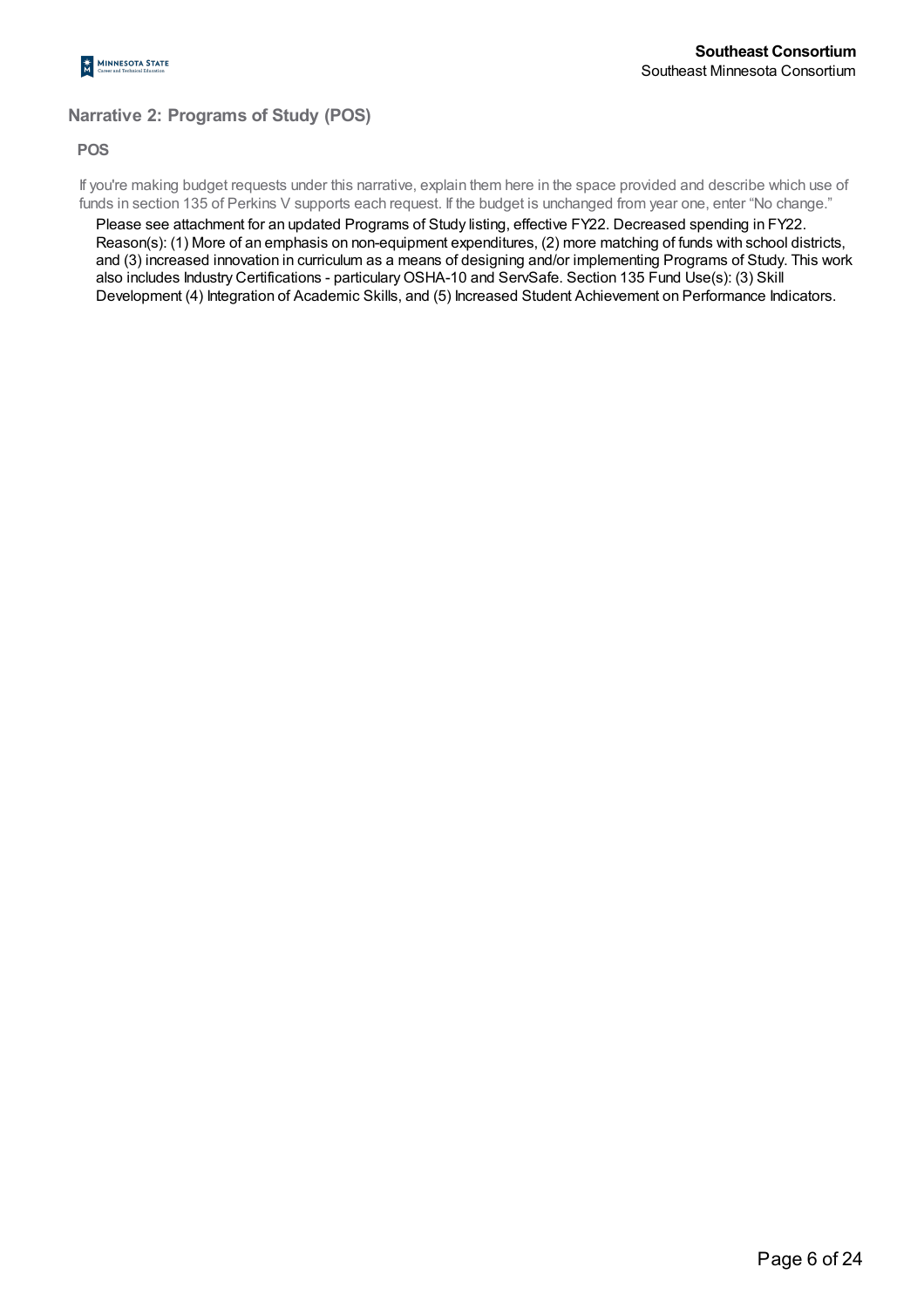### **Narrative 3: Workforce Innovation Opportunity Act (WIOA) and other workforce agencies**

**WIOA**

If you're making budget requests under this narrative, explain them here in the space provided and describe which use of funds in section 135 of Perkins V supports each request. If the budget is unchanged from year one, enter "No change."

Increased spending in FY22. Reason(s): Primarily due to moving funding items from "Programs of Study" due to a recognition that many of the Business/Industry Site Tours, Career Technical Student Organizations, and Career Expos/Fairs are partnership-based with workforce development agencies. Section 135 Fund Use(s): (1) Career Exploration and Career Development and (3) Skill Development.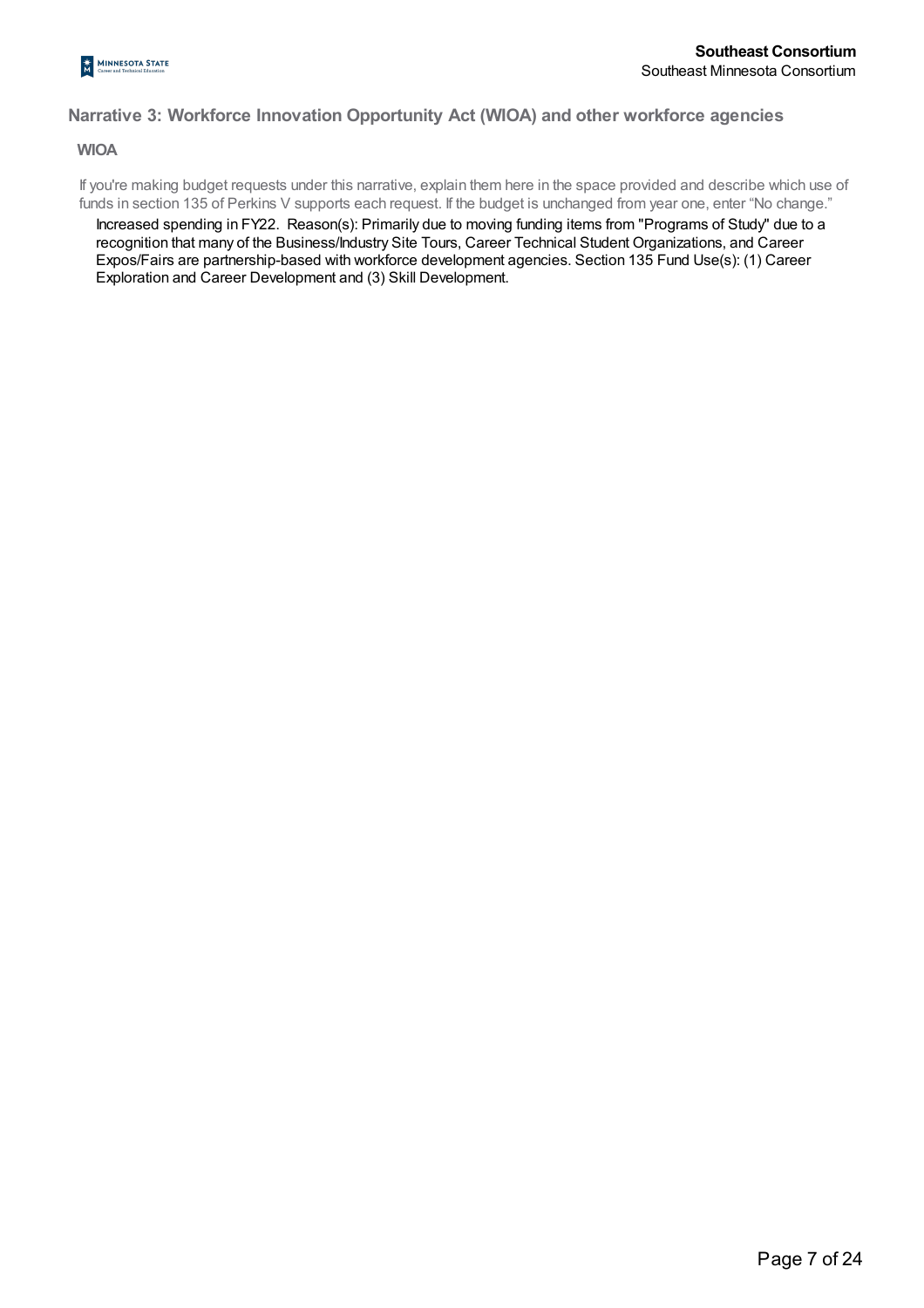## **Narrative 4: Integrated Academic and Technical Skills (IATS)**

#### **IATS**

If you're making budget requests under this narrative, explain them here in the space provided and describe which use of funds in section 135 of Perkins V supports each request. If the budget is unchanged from year one, enter "No change."

Note: Secondary has set aside Professional Development dollars to partner with Contextual Learning Concepts to provide professional development and curriculum designed to enable a math - CTE teaching partnership. This partnership between instructors and departments will allow students to participate in learning that features integrated academic and technical skills. This initiative is being reviewed alongside St. Paul Public Schools, the South Central Consortium, and the Minnesota West Consortium.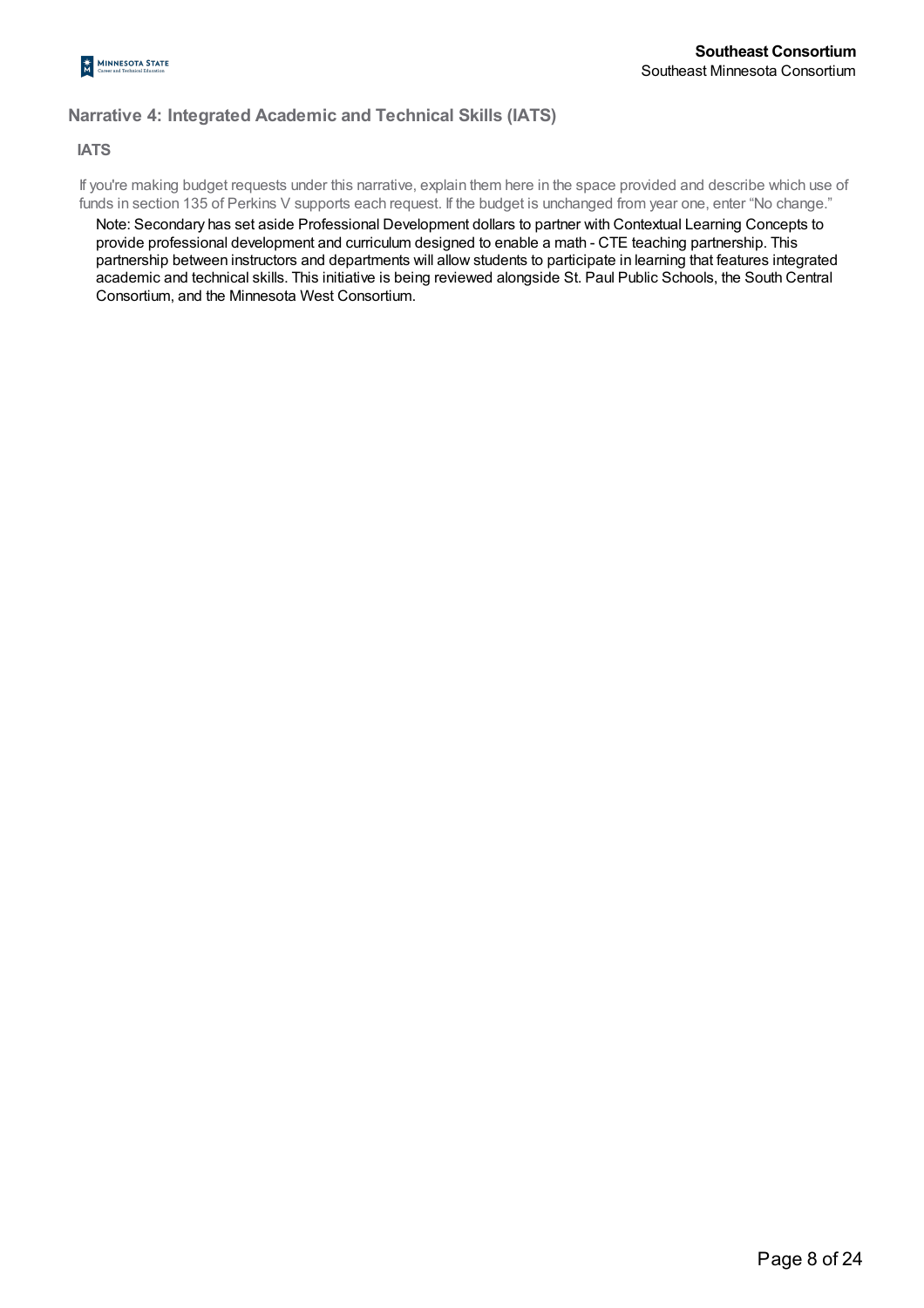## **Narrative 5: Special Populations (SP)**

#### **SP**

If you're making budget requests under this narrative, explain them here in the space provided and describe which use of funds in section 135 of Perkins V supports each request. If the budget is unchanged from year one, enter "No change."

Note: Secondary has set aside Professional Development dollars to support continually improving our service to students experiencing poverty and to equity and inclusion throughout our consortium. Post-secondary: With the hire of a new Director of Equity and Inclusion, additional dollars awarded in Basic are being placed in Narrative 5 to focus on Special Populations. Plans are set to for Perkins Directors to meet with the new Director in July after their start date to develop goals to implement FY22.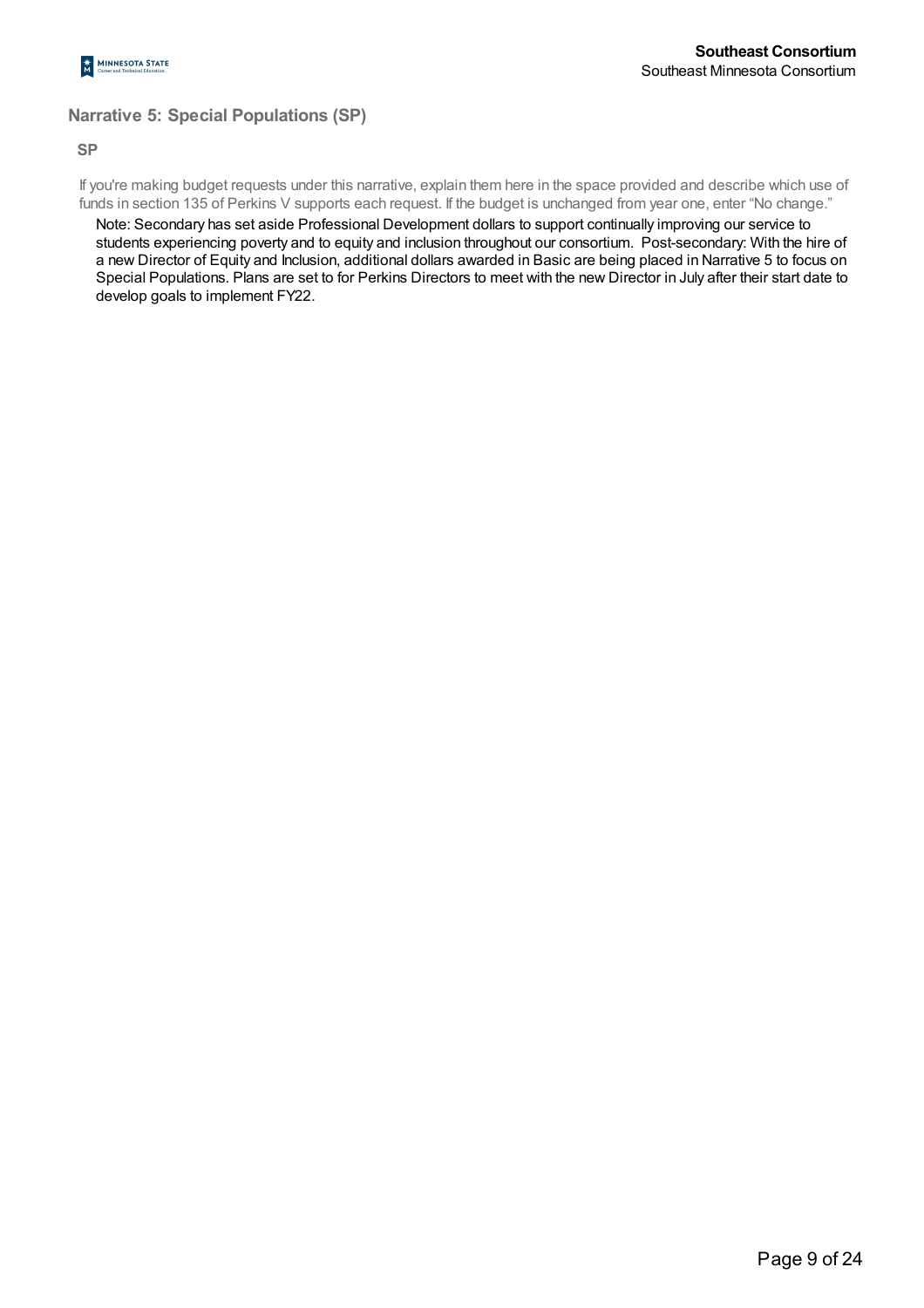## **Narrative 6: Work-based Learning (WBL)**

#### **WBL**

If you're making budget requests under this narrative, explain them here in the space provided and describe which use of funds in section 135 of Perkins V supports each request. If the budget is unchanged from year one, enter "No change."

Note: Secondary dollars have been set aside in Narrative 8 to support the implementation of a new initiative titled "Synergetic Approach to Experiential Learning (SAEL)". The purpose of this work is to support best practice in Work-Based Learning for both students on an IEP and students not on an IEP.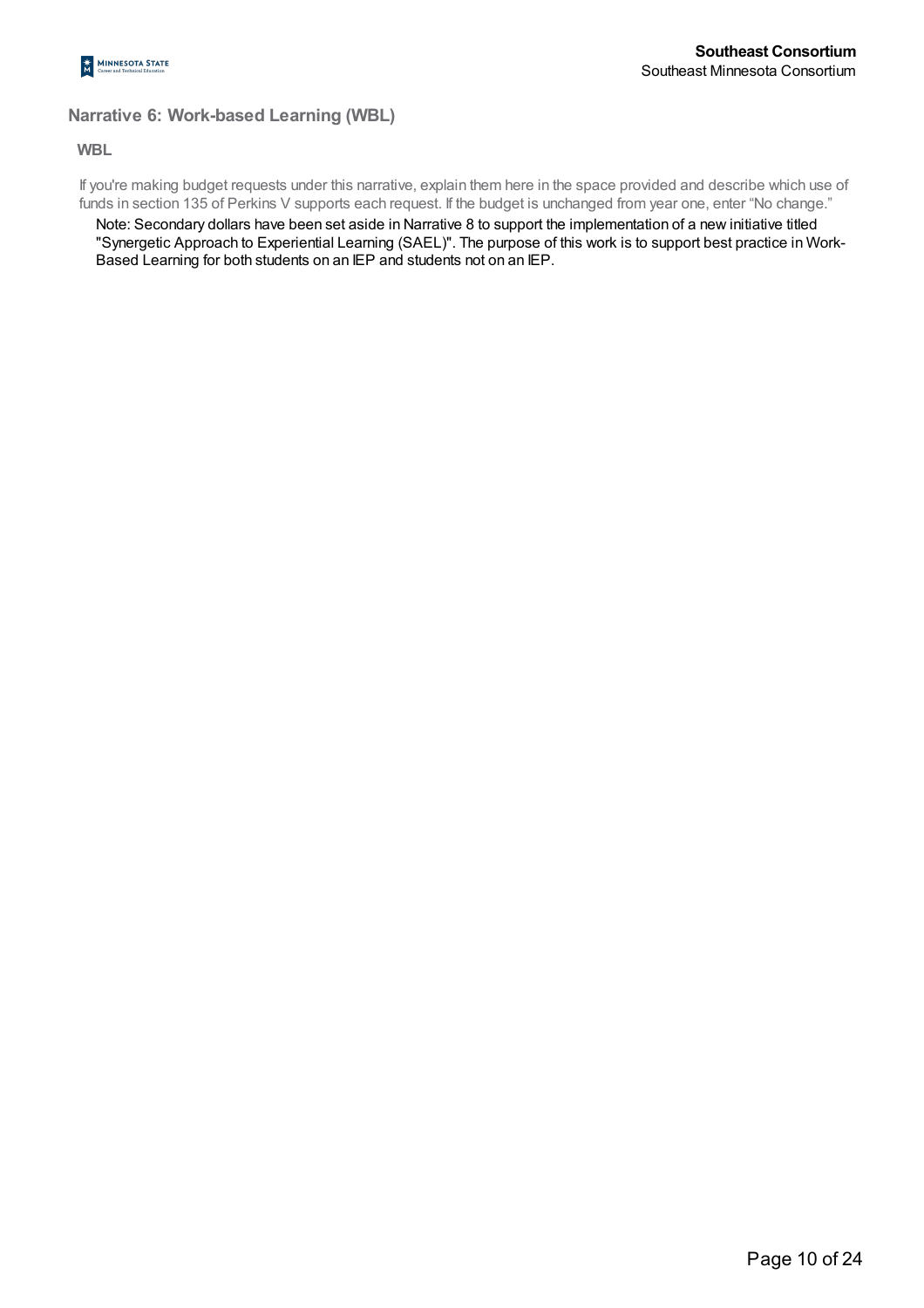

## **Narrative 7: Early College (EC)**

### **EC**

If you're making budget requests under this narrative, explain them here in the space provided and describe which use of funds in section 135 of Perkins V supports each request. If the budget is unchanged from year one, enter "No change."

No change.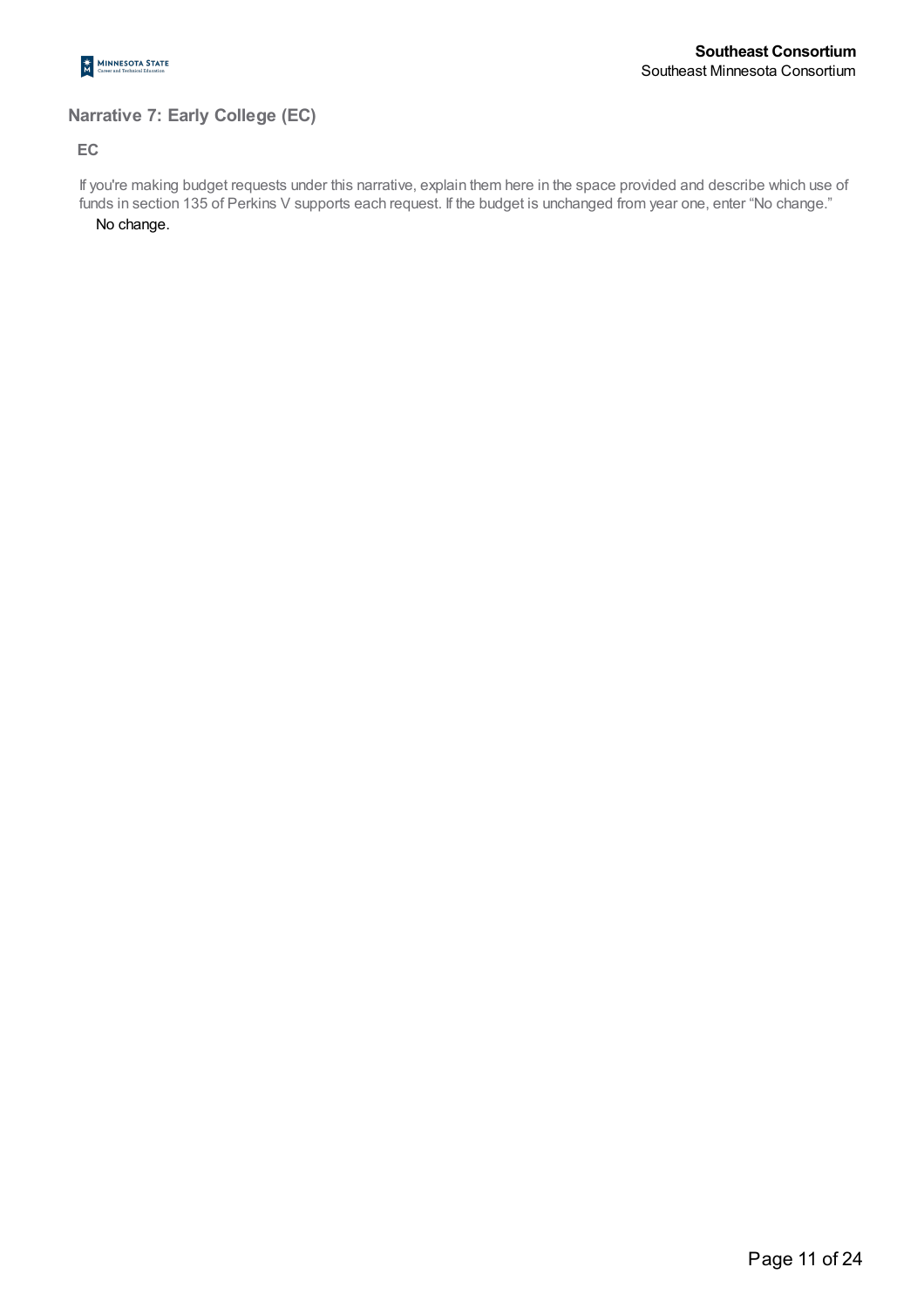## **Narrative 8: Support to Professionals (STP)**

### **STP**

If you're making budget requests under this narrative, explain them here in the space provided and describe which use of funds in section 135 of Perkins V supports each request. If the budget is unchanged from year one, enter "No change."

Increased spending in FY22. Reason(s): (1) More of an emphasis on non-equipment expenditures, including Professional Development and the inclusion of the SAEL and Contextual Learning Concepts within the Professional Developpment category. (2) Section 135 Fund Use(s): (2) Professional Development.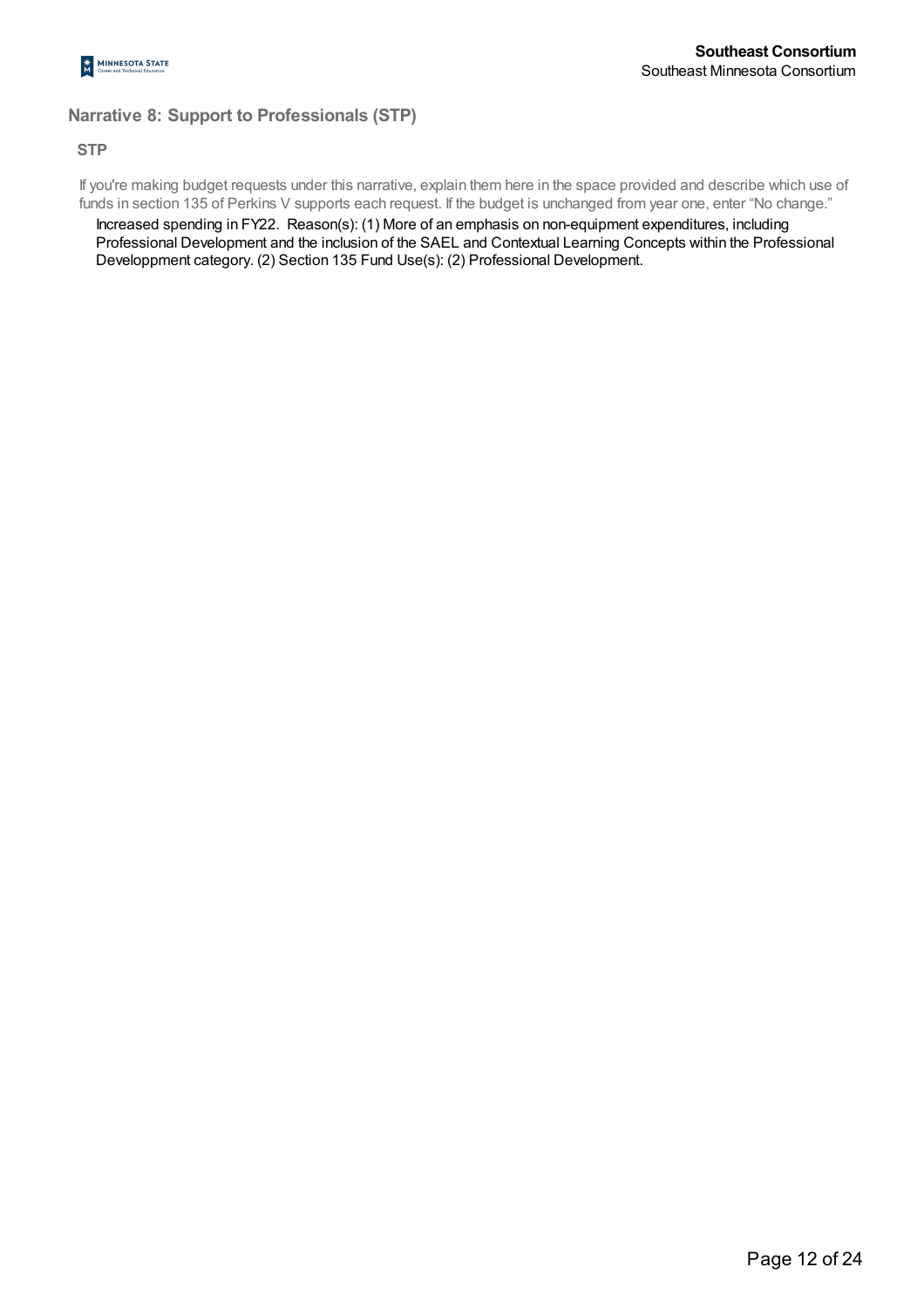

## **Narrative 9: Performance Gaps (PG)**

#### **PG**

If you're making budget requests under this narrative, explain them here in the space provided and describe which use of funds in section 135 of Perkins V supports each request. If the budget is unchanged from year one, enter "No change."

No Change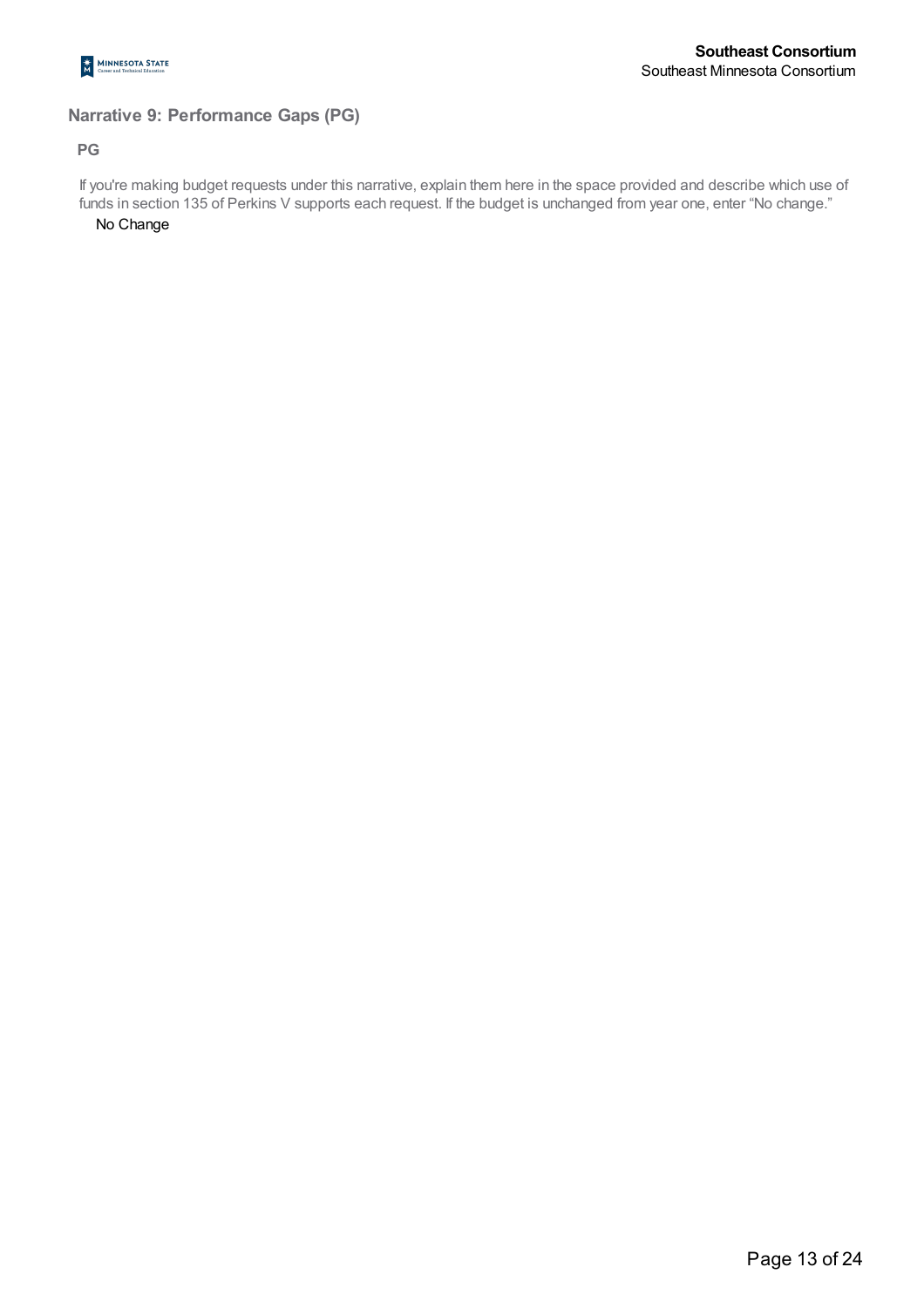

### **Narrative 10: Consortium Governance**

#### **ConsortiumDefinition**

- · Minimum of 1 school district and 1 postsecondary Minnesota State College
	- · Minimum of 6 programs of study
		- o Of these 6 programs of study, a minimum of 4 career fields must be represented
		- $\circ$  All components of 3 of the 4 POS by career field must be provided within the consortium (In other words, only 1 of the 4 POS can be brokered)
- · Greater than 1000 CTE participants at the secondary level (based on 2018 definitions and data) OR greater than 1800 FYE at the postsecondary level (based on 2018 definitions and data)

If you're making budget requests under this narrative, explain them here in the space provided and describe which use of funds in section 135 of Perkins V supports each request. If the budget is unchanged from year one, enter "No change."

Decreased spending in FY22. Reason(s): decreased Secondary Coordinator milage dollars. Section 135 Fund Use(s): (6) Development and Implementation of Evaluation.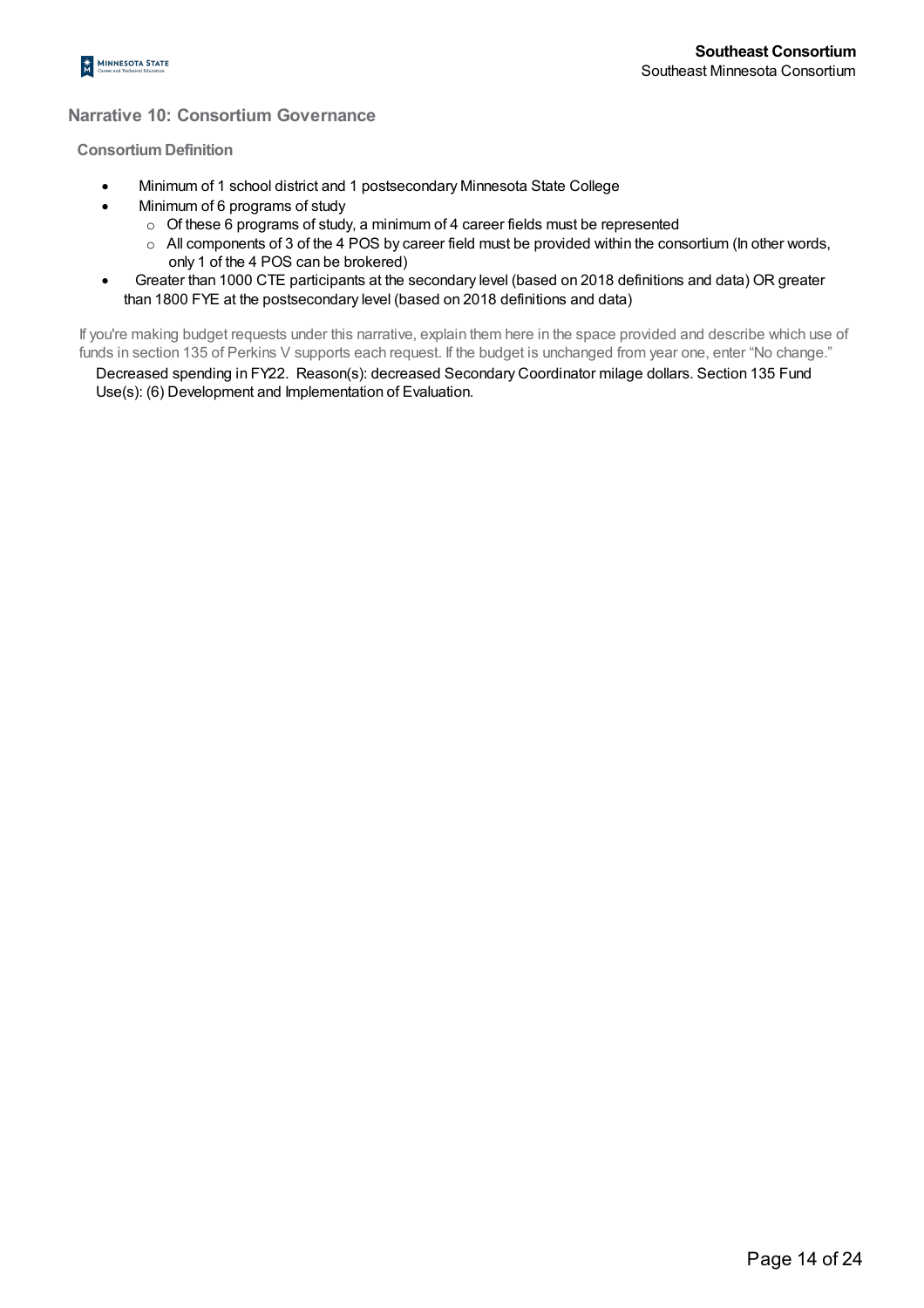

## **Narrative 11: Reserve Funds (RF)**

**RF**

**Section 112(c)—The State may award Reserve funds to consortia for career and technical education activities described in Section 135--**

**(1) in—**

**(A) rural areas;**

**(B) areas with high percentages of CTE concentrators or CTE participants;**

**(C) areas with high numbers of CTE concentrators or CTE participants; and**

**(D) areas with disparities or gaps in performance as described in section 113(b)(3)(C)(ii)(II); and**

**(2) in order to—**

**(A) foster innovation through the identification and promotion of promising and proven career and technical education programs, practices, and strategies, which may include programs, practices, and strategies that prepare individuals for nontraditional fields; or**

**(B) promote the development, implementation, and adoption of programs of study or career pathways aligned with State-identified high-skill, high-wage, or in-demand occupations or industries.**

If you're making budget requests under this narrative, explain them here in the space provided and describe which use of funds in section 135 of Perkins V supports each request. If the budget is unchanged from year one, enter "No change."

Increased spending in FY22. Reason(s): (1) increased award amount and new initiatives (regionally shared curriculum and equipment and Redefining Ready) Section 135 Fund Use(s): (1) Career Exploration and Career Development, (2) Professional Development, 3) Skill Development, (4) Integration of Academic Skills, and (5) Increased Student Achievement on Performance Indicators, and (5) Development and Implementation of Evaluation. Post-secondary: With the hire of a new Director of Equity and Inclusion, additional dollars awarded in Reserve are being placed in Narrative 11 to focus on Special Populations and shared Secondary initiatives. Plans are set to for Perkins Directors to meet with the new Director in July after their start date to develop goals to implement FY22.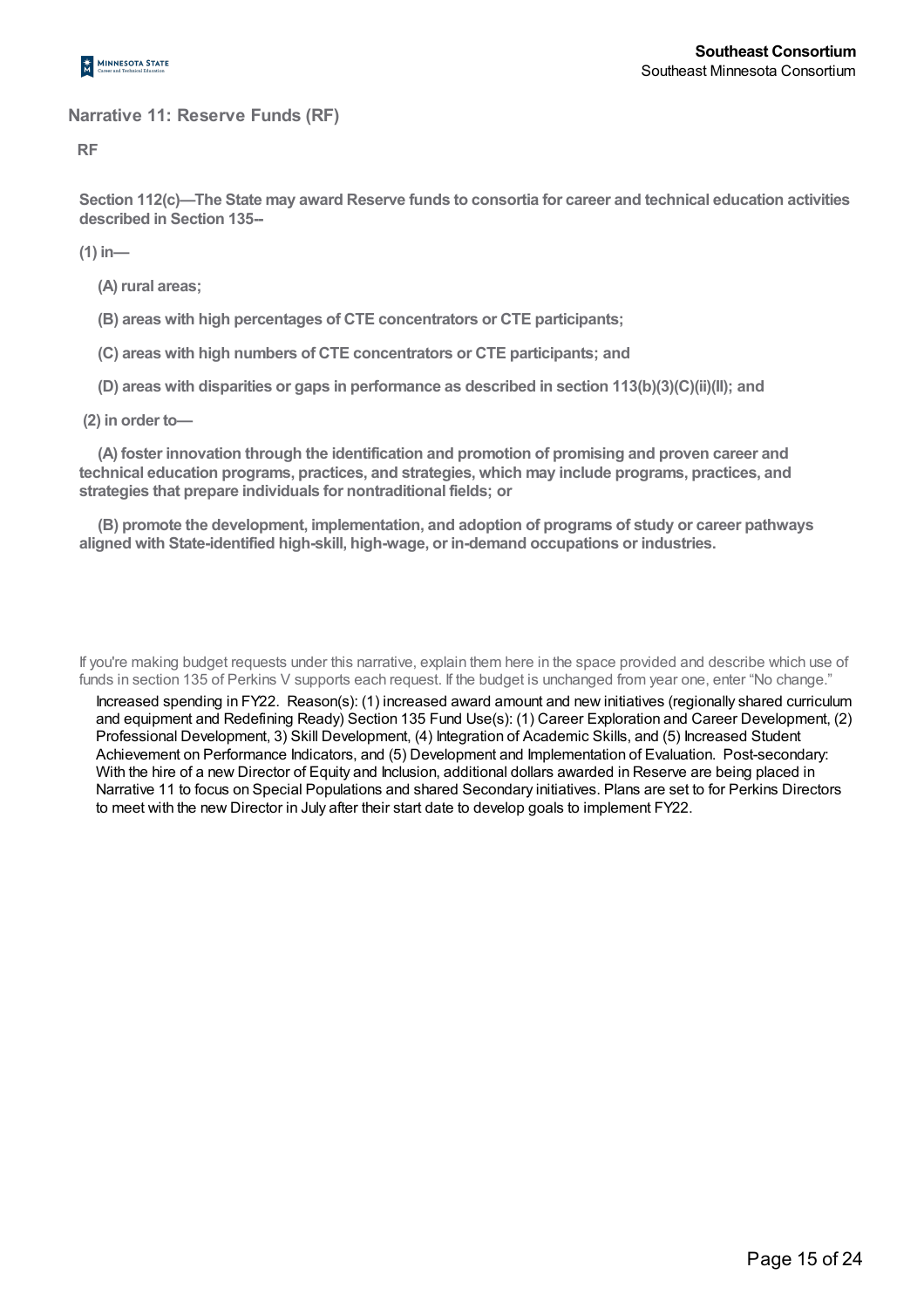

## **Workforce Center Collaboration**

**Enter Workforce Center contributions for year two of the application.**

#### Enter information into this table as it applies to your consortium. This table does not self-tabulate. Add totals from Postsecondary Total (line 3) and Secondary (line 6) and enter that figure in Total (line 7). If there is no total **or dollar amount in a line, enter Zero (0) in the corresponding spot.**

Workforce Center Collaboration

|                                                                                                                    | Total(s)   |
|--------------------------------------------------------------------------------------------------------------------|------------|
| (POSTSECONDARY) Total Perkins funds used in collaboration with WorkForce Centers                                   |            |
| (POSTSECONDARY) Estimated expenditure/in-kind contributions used in collaboration with<br><b>Workforce Centers</b> | \$750.00   |
| <b>Postsecondary Subtotal</b>                                                                                      | \$750.00   |
| (SECONDARY) Total Perkins funds used in collaboration with WorkForce Centers                                       | \$0.00     |
| (SECONDARY) Estimated expenditures/in-kind contributions used in collaboration with<br><b>WorkForce Centers</b>    | \$3,500.00 |
| <b>Secondary Subtotal</b>                                                                                          | \$3,500.00 |
| <b>TOTAL</b>                                                                                                       | \$4,250.00 |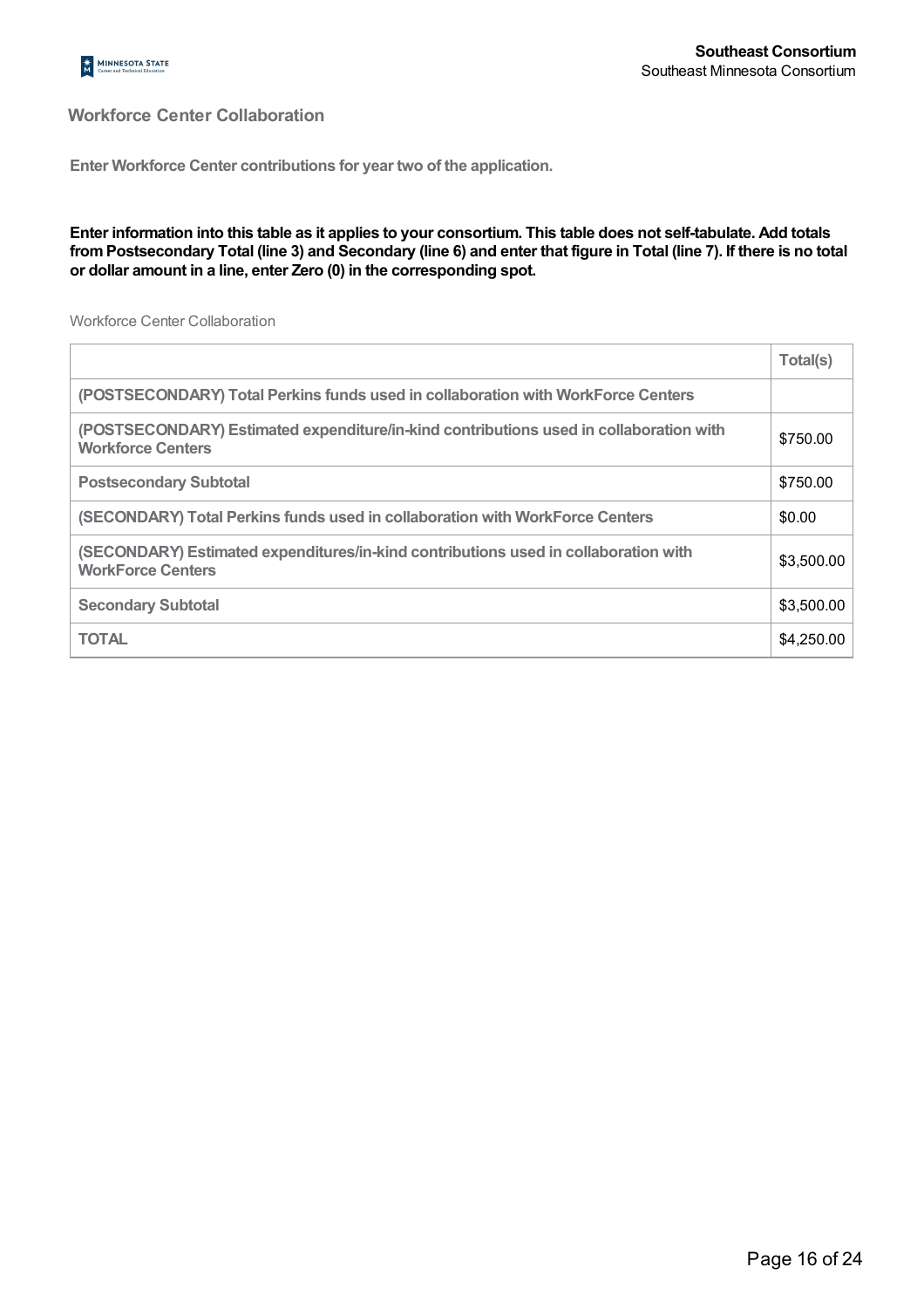

## **Perkins-Funded Positions**

**Enter changes to Perkins Funded Positions for year-two of the application. Upload position descriptions for added personnel. Explain changes in personnel funding under the appropriate narrative item.**

#### Perkins Funded Positions

| <b>Name</b>             | <b>Position</b>                    | <b>Secondary/Postsecondary</b> | File Folder#<br>(Secondary) | Percentage<br>of Time | <b>Amount</b> |
|-------------------------|------------------------------------|--------------------------------|-----------------------------|-----------------------|---------------|
| <b>Brian</b><br>Cashman | Secondary<br>Coordinator           | Secondary                      | 414031                      | 30%                   | \$36,011.07   |
| Cindy Kottke            | <b>Perkins Assistant</b>           | Postsecondary                  |                             |                       |               |
| Jeannie<br>Meidlinger   | Director of Secondary<br>Relations | Postsecondary                  |                             |                       |               |
|                         |                                    |                                |                             |                       |               |
|                         |                                    |                                |                             |                       |               |
|                         |                                    |                                |                             |                       |               |
|                         |                                    |                                |                             |                       |               |
|                         |                                    |                                |                             |                       |               |
|                         |                                    |                                |                             |                       |               |
|                         |                                    |                                |                             |                       |               |
|                         |                                    |                                |                             |                       |               |
|                         |                                    |                                |                             |                       |               |

Attach all Position descriptions as .PDF documents prior to submitting this application

Position Description

Position Description

Position Description

Position Description

Position Description

Position Description

Position Description

Position Description

Position Description

Position Description

Position Description

Position Description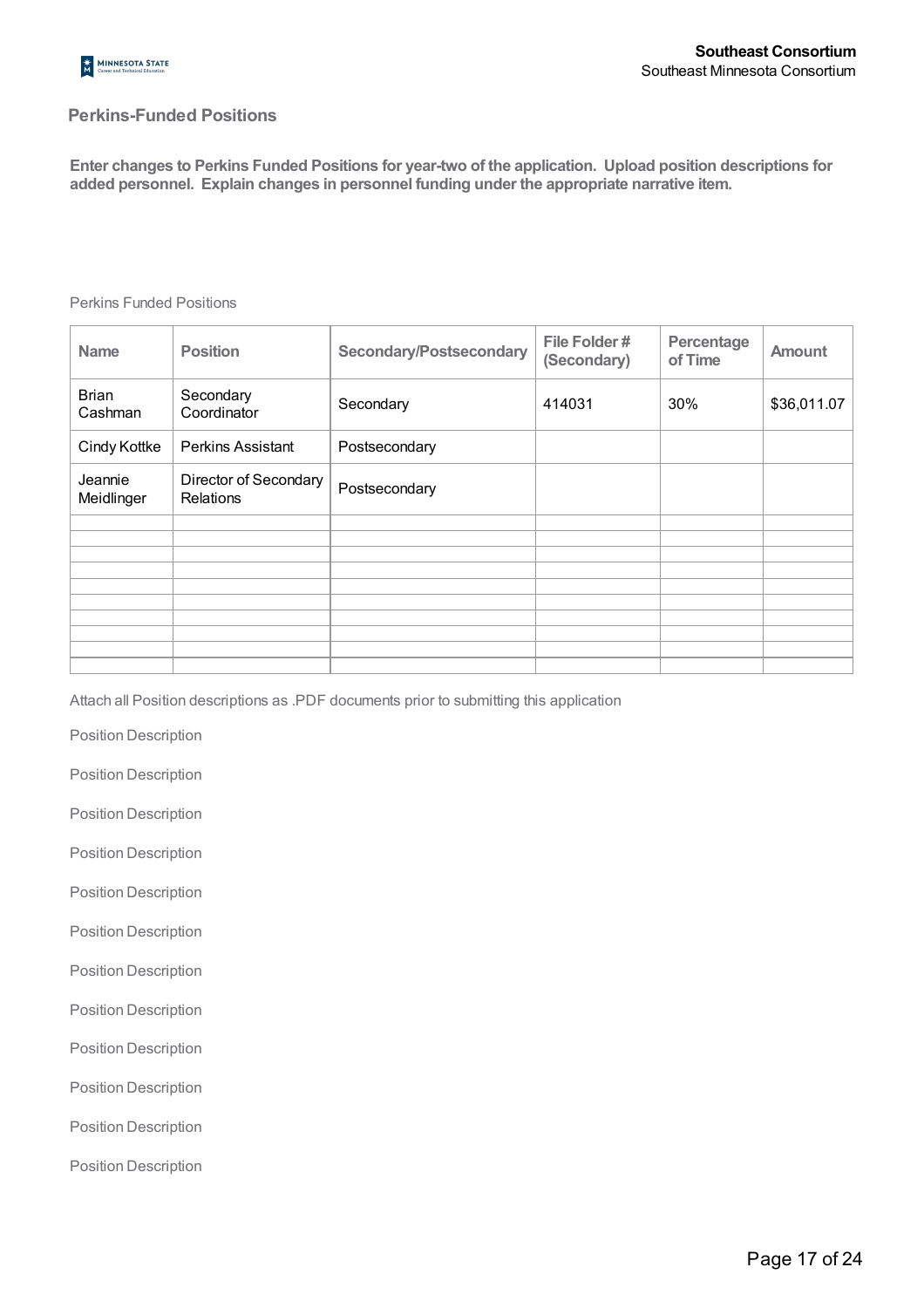## **Additional Documentation**

#### **Additional documentation may be uploaded here.**

Statements of Assurances (Attached as one large PDF file): Statements of Assurances

Secondary Supplemental Budget: FY22 Secondary Supplemental Budget

Consortium Consolidated Equipment Inventory FY22 Secondary and Post-Secondary Combined Inventory

Additional Material

FY22 Programs of Study

Additional Material

Additional Material:

Additional Material:

Additional Material:

Additional Material:

Additional Material

Additional Material:

Additional Material: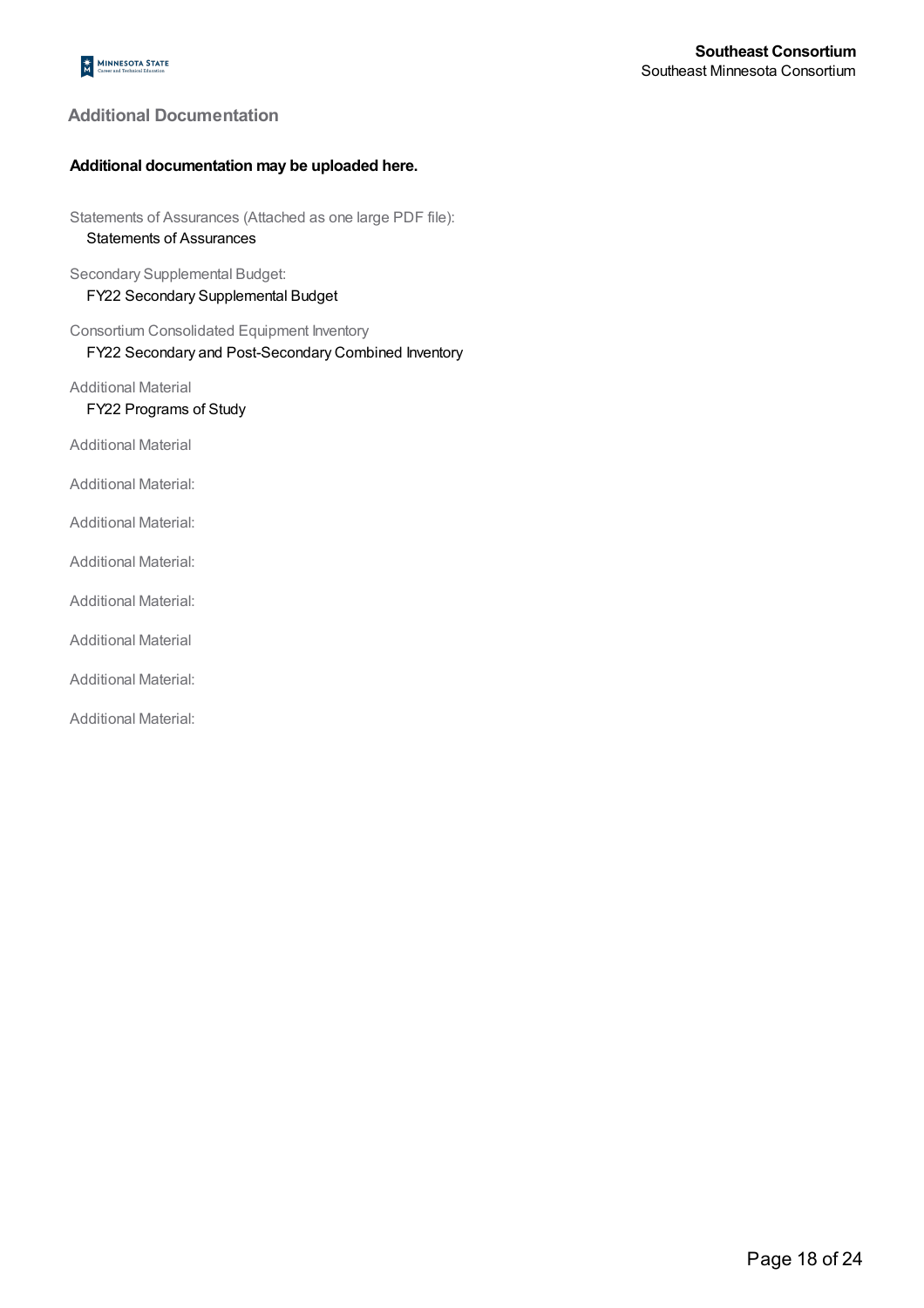# **Budget**

## **Proposed Budget Summary**

## **Expense Budget**

|                                                                          | <b>Grant Funded</b>                                                                      | <b>Total Budgeted</b> |  |  |  |
|--------------------------------------------------------------------------|------------------------------------------------------------------------------------------|-----------------------|--|--|--|
| A) Narrative 1: Comprehensive Local Needs Assessment (CLNA)              |                                                                                          |                       |  |  |  |
| Secondary - Comprehensive Local Needs Assessment, FY23-FY24              | \$1,200.00                                                                               | \$1,200.00            |  |  |  |
| <b>Subtotal</b>                                                          | \$1,200.00                                                                               | \$1,200.00            |  |  |  |
| <b>B) Narrative 2: Programs of Study</b>                                 |                                                                                          |                       |  |  |  |
| Postsecondary Equipment                                                  | \$41,600.00                                                                              | \$41,600.00           |  |  |  |
| Postsecondary Non-Personnel                                              | \$1,500.00                                                                               | \$1,500.00            |  |  |  |
| Secondary - Curriculum Writing, Programs of Study                        | \$6,330.00                                                                               | \$6,330.00            |  |  |  |
| Secondary - Curriculum, Programs of Study                                | \$6,763.00                                                                               | \$6,763.00            |  |  |  |
| Secondary - Equipment, Programs of Study                                 | \$18,610.48                                                                              | \$18,610.48           |  |  |  |
| Secondary - Health Sciences Licensure Portfolio                          | \$2,400.00                                                                               | \$2,400.00            |  |  |  |
| Secondary - Industry Certifications, Programs of Study                   | \$10,582.00                                                                              | \$10,582.00           |  |  |  |
| Secondary - Minnesota Career Information Systems, Programs of Study      | \$10,665.00                                                                              | \$10,665.00           |  |  |  |
| <b>Subtotal</b>                                                          | \$98,450.48                                                                              | \$98,450.48           |  |  |  |
|                                                                          | C) Narrative 3: Workforce Innovation Opportunity Act (WIOA) and other workforce agencies |                       |  |  |  |
| Secondary - Business/Industry Site Tours                                 | \$15,875.50                                                                              | \$15,875.50           |  |  |  |
| Secondary - Career Expos/Fairs                                           | \$6,151.32                                                                               | \$6,151.32            |  |  |  |
| Secondary - Career Technical Student Organizations                       | \$14,880.00                                                                              | \$14,880.00           |  |  |  |
| <b>Subtotal</b>                                                          | \$36,906.82                                                                              | \$36,906.82           |  |  |  |
| E) Narrative 5: Special Populations                                      |                                                                                          |                       |  |  |  |
| Postsecondary Non-Personnel                                              | \$18,217.37                                                                              | \$18,217.37           |  |  |  |
| Secondary - Post-Secondary Career and Technical Education Program Visits | \$8,750.00                                                                               | \$8,750.00            |  |  |  |
| <b>Subtotal</b>                                                          | \$26,967.37                                                                              | \$26,967.37           |  |  |  |
| G) Narrative 7: Early College                                            |                                                                                          |                       |  |  |  |
| Membership and Participation - Southern MN Articulation                  | \$3,000.00                                                                               | \$3,000.00            |  |  |  |
| Subtotal                                                                 | \$3,000.00                                                                               | \$3,000.00            |  |  |  |
| H) Narrative 8: Support to Professionals                                 |                                                                                          |                       |  |  |  |
| Postsecondary Non-Personnel                                              | \$3,000.00                                                                               | \$3,000.00            |  |  |  |
| Secondary - Professional Development                                     | \$19,670.21                                                                              | \$19,670.21           |  |  |  |
| Subtotal                                                                 | \$22,670.21                                                                              | \$22,670.21           |  |  |  |
|                                                                          |                                                                                          |                       |  |  |  |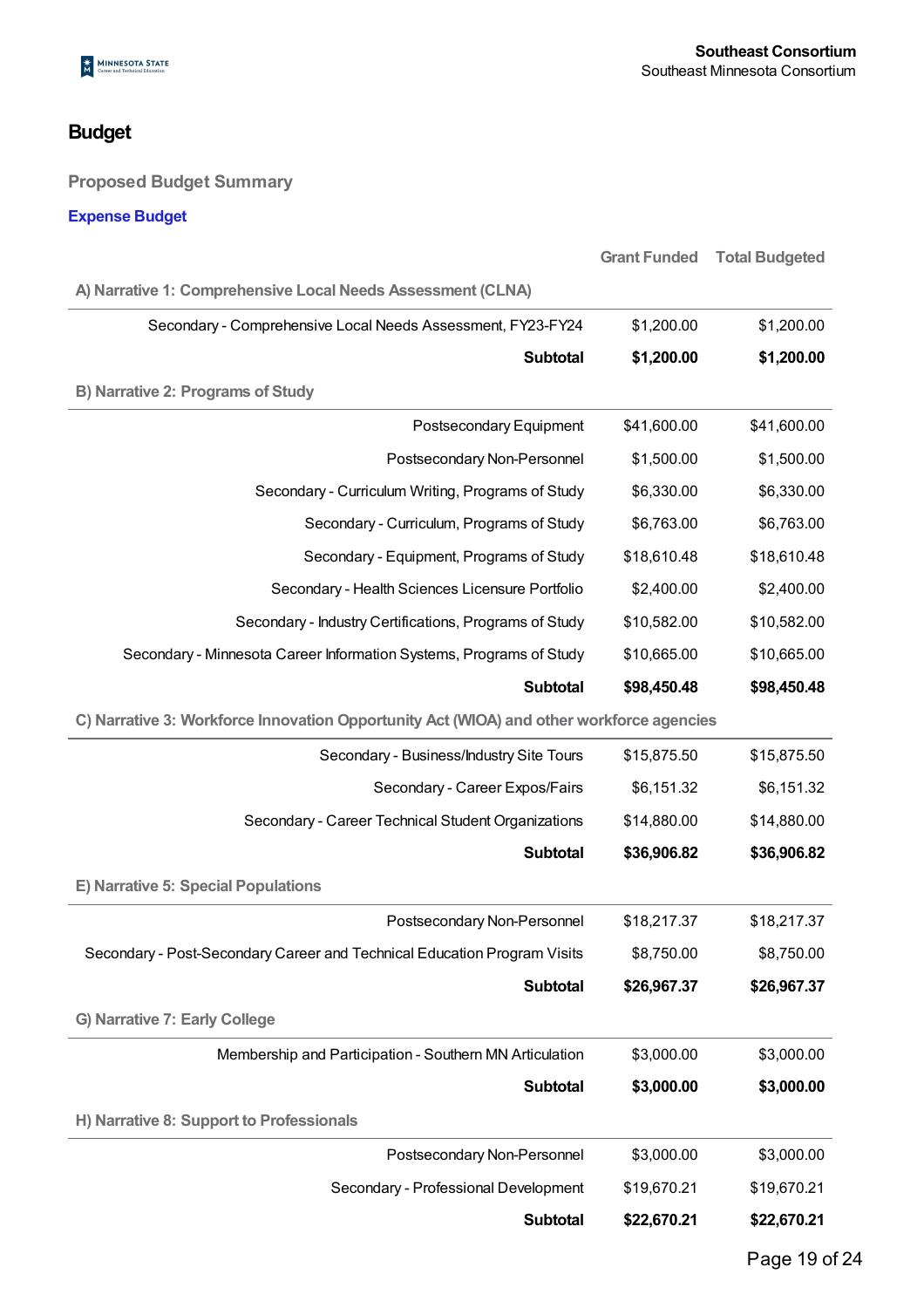

**I) Narrative 9: Performance Gaps**

**Grant Funded Total Budgeted**

| Postsecondary Non-Personnel                                      | \$3,000.00   | \$3,000.00            |
|------------------------------------------------------------------|--------------|-----------------------|
| <b>Subtotal</b>                                                  | \$3,000.00   | \$3,000.00            |
| J) Narrative 10: Consortium Governance                           |              |                       |
| Postsecondary Admin (5% max)                                     | \$6,227.23   | \$6,227.23            |
| Postsecondary Personnel (Salary and Benefits)                    | \$51,000.00  | \$51,000.00           |
| Secondary - Consortium Leadership Team                           | \$1,200.00   | \$1,200.00            |
| Secondary - Coordinator Mileage                                  | \$1,000.00   | \$1,000.00            |
| Secondary - Coordinator Salary and Benefits                      | \$36,011.07  | \$36,011.07           |
| Secondary - Indirect (5%)                                        | \$8,708.08   | \$8,708.08            |
| Secondary - Professional Development via Professional Membership | \$240.00     | \$240.00              |
| <b>Subtotal</b>                                                  | \$104,386.38 | \$104,386.38          |
| K) Narrative 11: Reserve Funds                                   |              |                       |
| Postsecondary Admin (5% max)                                     | \$2,124.84   | \$2,124.84            |
| Postsecondary Equipment                                          | \$20,400.00  | \$20,400.00           |
| Postsecondary Non-Personnel                                      | \$19,971.98  | \$19,971.98           |
| Secondary - Career Expos/Fairs                                   | \$2,018.68   | \$2,018.68            |
| Secondary - CTE & Math Project - Contextual Learning Concepts    | \$3,200.00   | \$3,200.00            |
| Secondary - CTE Leadership & Policy Fellowship(s)                | \$1,000.00   | \$1,000.00            |
| Secondary - Curriculum                                           | \$4,500.00   | \$4,500.00            |
| Secondary - Equipment                                            | \$3,300.00   | \$3,300.00            |
| Secondary - Indirect (5%)                                        | \$2,124.84   | \$2,124.84            |
| Secondary - Marketing and Communication                          | \$2,500.00   | \$2,500.00            |
| Secondary - Professional Development                             | \$10,828.19  | \$10,828.19           |
| Secondary - Redefining Ready Cohort                              | \$13,500.00  | \$13,500.00           |
| Secondary - Southeast Service Cooperative Membership             | \$1,650.00   | \$1,650.00            |
| <b>Subtotal</b>                                                  | \$87,118.53  | \$87,118.53           |
| <b>Total Proposed Cost</b>                                       | \$383,699.79 | \$383,699.79          |
| <b>Revenue Budget</b>                                            |              |                       |
| <b>Grant Funded</b>                                              |              | <b>Total Budgeted</b> |
| <b>Grant Funding</b>                                             |              |                       |
| Award Requested<br>\$383,699.79                                  |              | \$383,699.79          |
|                                                                  |              | Page 20 of 24         |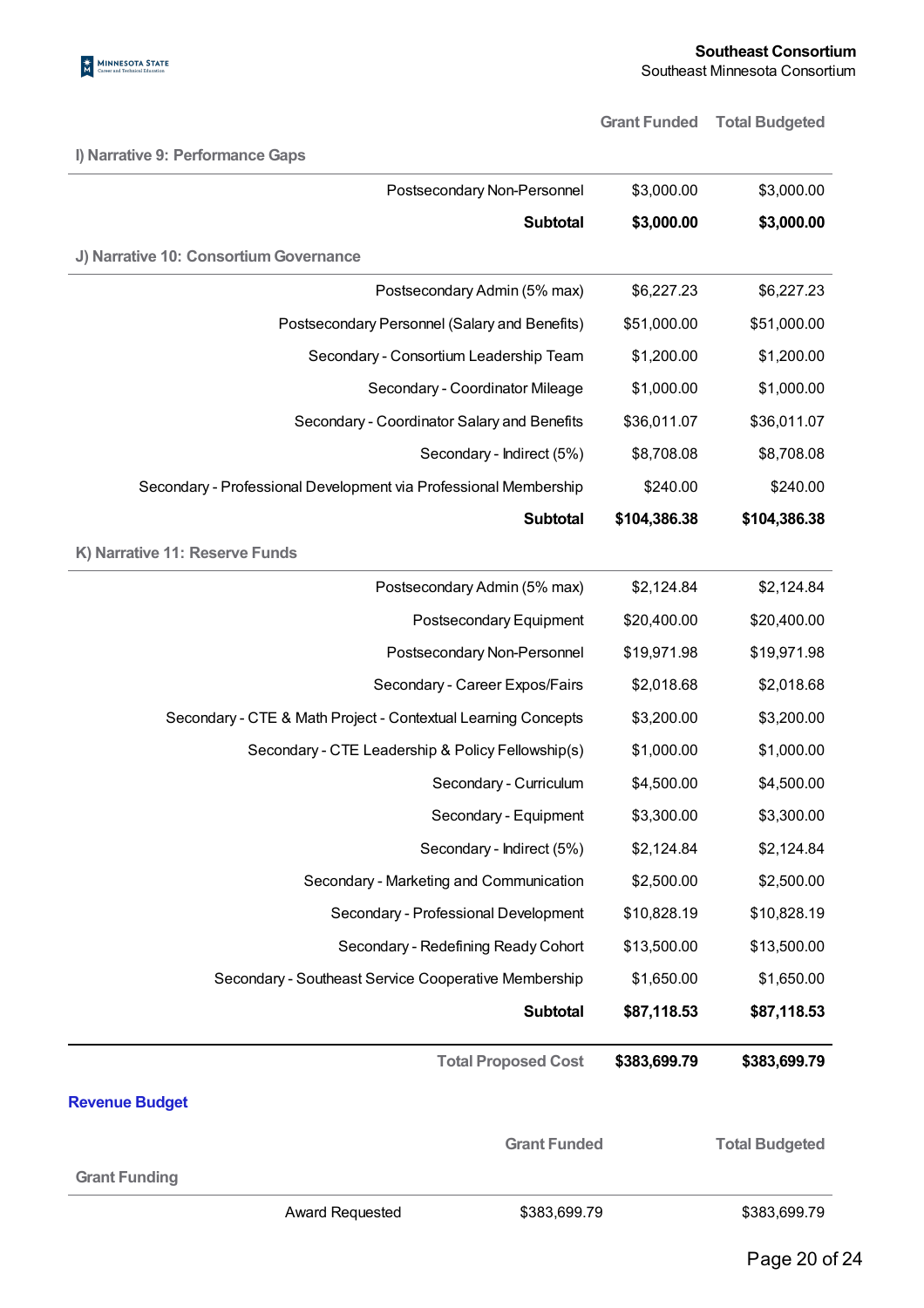| <b>Total Proposed Revenue</b> | \$383,699.79        | \$383,699.79          |
|-------------------------------|---------------------|-----------------------|
| <b>Subtotal</b>               | \$383,699.79        | \$383,699.79          |
|                               | <b>Grant Funded</b> | <b>Total Budgeted</b> |

**Proposed Budget Detail**

See attached spreadsheet.

**Proposed Budget Narrative**

#### **A) Narrative 1: Comprehensive Local Needs Assessment (CLNA)**

Create a budget line item for each of the following elements by copy/pasting each into the Name field. The 'Item Type' drop down may be left as is (Non-Personnel) for each individually created line item. a. Secondary Personnel (Salary and Benefits) b. Secondary Non-Personnel c. Secondary Equipment d. Secondary Admin (5% max) UFARS 895 e. Postsecondary Personnel (Salary and Benefits) f. Postsecondary Non-Personnel g. Postsecondary Equipment h. Postsecondary Admin (5% max)

**Secondary - Comprehensive Local Needs Assessment, FY23-FY24**

Funding to be used to support the implementation of the next two-year Comprehensive Local Needs Assessment.

#### **B) Narrative 2: Programs of Study**

Create a budget line item for each of the following elements by copy/pasting each into the Name field. The 'Item Type' drop down may be left as is (Non-Personnel) for each individually created line item. a. Secondary Personnel (Salary and Benefits) b. Secondary Non-Personnel c. Secondary Equipment d. Secondary Admin (5% max) UFARS 895 e. Postsecondary Personnel (Salary and Benefits) f. Postsecondary Non-Personnel g. Postsecondary Equipment h. Postsecondary Admin (5% max)

**Secondary - Equipment, Programs of Study**

Industry-Grade and Industry-Aligned equipment to increase the size, scope, and quality of the Consortium Programs of Study.

**Secondary - Curriculum, Programs of Study**

Curriculum to increase the size, scope, and quality of the Consortium Programs of Study.

**Secondary - Minnesota Career Information Systems, Programs of Study**

Timely and relevant Career Information System to promote student engagement in career-connected learning and career pathways - especially within CTE.

**Secondary - Industry Certifications, Programs of Study**

The use of OSHA-10, ServSafe, Precision Exams, Certiport, 1st Aid/CPR, and related certifications to strengthen the size, scope, and quality of the Consortium Programs of Study and developing future Programs of Study.

**Secondary - Curriculum Writing, Programs of Study**

Time and space to design, refine, and/or plan out implementation of current and/or future Programs of Study.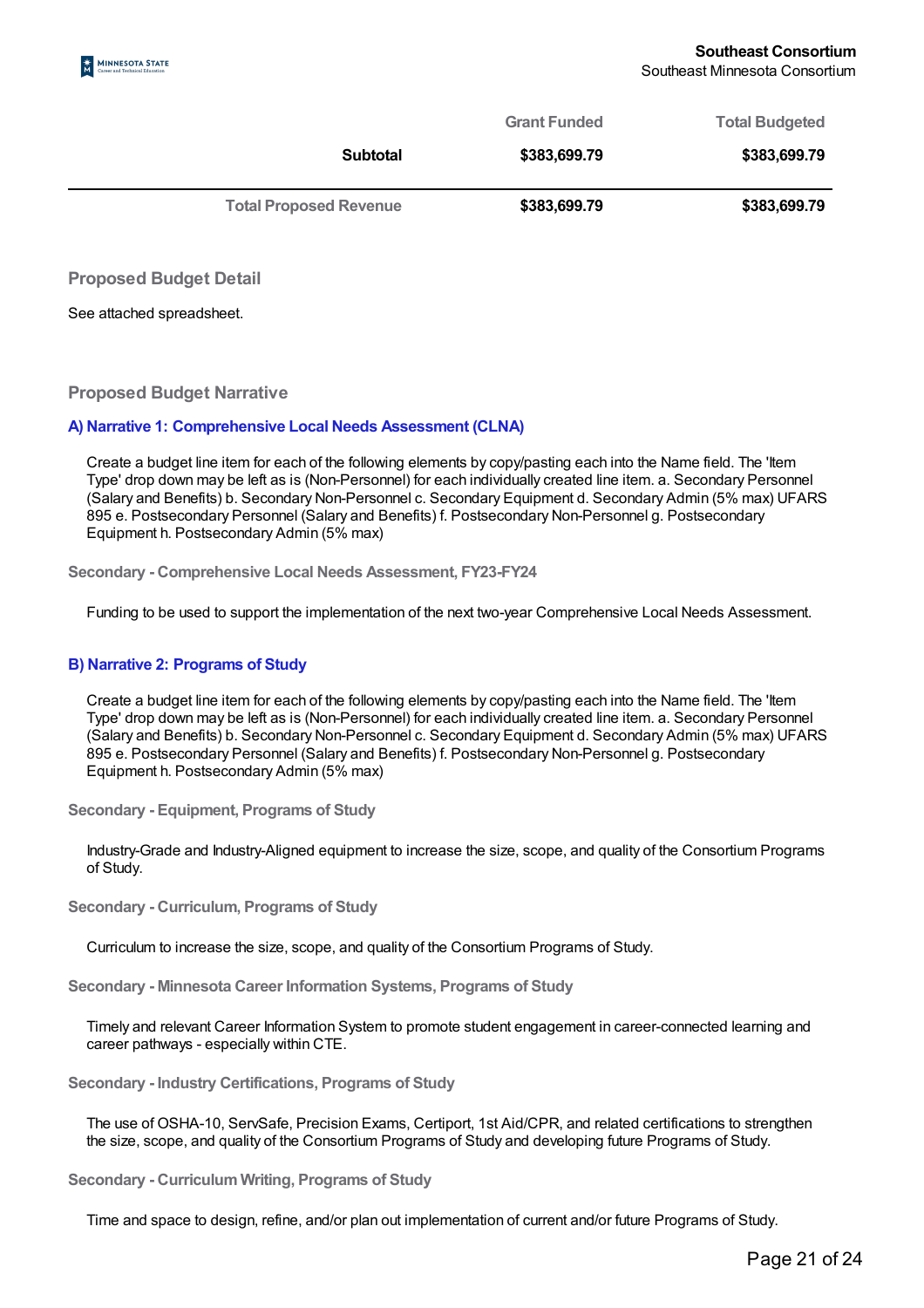#### **Secondary - Health Sciences Licensure Portfolio**

Funding to support teacher licensure via portfolio in Health Sciences. Health Sciences is a demonstrated need in our Consortium and teacher licensure will help us design and implement a state-approved CTE program in Health Sciences.

#### **C) Narrative 3: Workforce Innovation Opportunity Act (WIOA) and other workforce agencies**

Create a budget line item for each of the following elements by copy/pasting each into the Name field. The 'Item Type' drop down may be left as is (Non-Personnel) for each individually created line item. a. Secondary Personnel (Salary and Benefits) b. Secondary Non-Personnel c. Secondary Equipment d. Secondary Admin (5% max) UFARS 895 e. Postsecondary Personnel (Salary and Benefits) f. Postsecondary Non-Personnel g. Postsecondary Equipment h. Postsecondary Admin (5% max)

**Secondary - Business/Industry Site Tours**

Opportunity to partner with workforce development partners and local and regional industries to see first-hand career opportunities within CTE in their area.

**Secondary - Career Technical Student Organizations**

Funding to support the development of new CTSOs, as well as to support existing CTSOs as a means of supporting student skill acquisition.

**Secondary - Career Expos/Fairs**

Features partnerships with school districts, workforce development, and regional and local employers to provide students with a high-engagement opportunity to explore careers in CTE.

#### **E) Narrative 5: Special Populations**

Create a budget line item for each of the following elements by copy/pasting each into the Name field. The 'Item Type' drop down may be left as is (Non-Personnel) for each individually created line item. a. Secondary Personnel (Salary and Benefits) b. Secondary Non-Personnel c. Secondary Equipment d. Secondary Admin (5% max) UFARS 895 e. Postsecondary Personnel (Salary and Benefits) f. Postsecondary Non-Personnel g. Postsecondary Equipment h. Postsecondary Admin (5% max)

**Secondary - Post-Secondary Career and Technical Education ProgramVisits**

Will provide an opportunity for students to learn about next steps after high school in regard to education, training, and participation in career pathways. This funding will also support students in at-risk categories in providing information of post-high school planning.

#### **H) Narrative 8: Support to Professionals**

Create a budget line item for each of the following elements by copy/pasting each into the Name field. The 'Item Type' drop down may be left as is (Non-Personnel) for each individually created line item. a. Secondary Personnel (Salary and Benefits) b. Secondary Non-Personnel c. Secondary Equipment d. Secondary Admin (5% max) UFARS 895 e. Postsecondary Personnel (Salary and Benefits) f. Postsecondary Non-Personnel g. Postsecondary Equipment h. Postsecondary Admin (5% max)

**Secondary - Professional Development**

Professional development opportunities to engage secondary staff in learning about and applying best practice in teaching and learning as well as program development and improvement.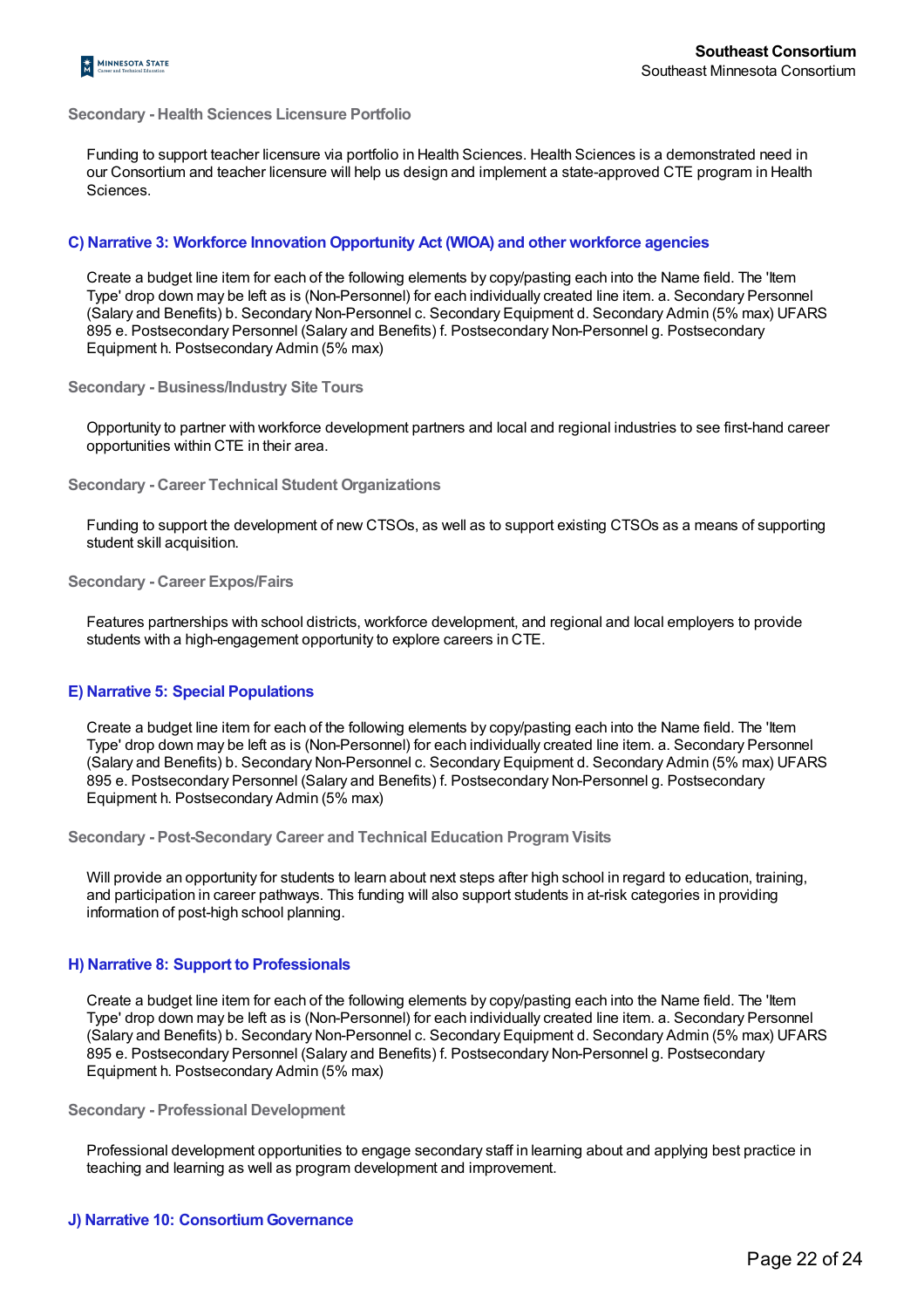

Create a budget line item for each of the following elements by copy/pasting each into the Name field. The 'Item Type' drop down may be left as is (Non-Personnel) for each individually created line item. a. Secondary Personnel (Salary and Benefits) b. Secondary Non-Personnel c. Secondary Equipment d. Secondary Admin (5% max) UFARS 895 e. Postsecondary Personnel (Salary and Benefits) f. Postsecondary Non-Personnel g. Postsecondary Equipment h. Postsecondary Admin (5% max)

**Secondary - ConsortiumLeadership Team**

Costs for the operation of the Consortium Leadership Team.

**Secondary - Coordinator Mileage**

Will enable the Secondary Coordinator to connect and work with Consortium schools and staff as well as Consortium partners.

**Secondary - Professional Development via Professional Membership**

Requested to help the Secondary Coordinator stay current on best practice in the development and improvement of secondary CTE programs.

**Secondary - Indirect (5%)**

Secondary fiscal agent fee (5%).

**Secondary - Coordinator Salary and Benefits**

Enables work to be done to promote and support the CLNA, Consortium Plan, and Leadership Team priorities.

#### **K) Narrative 11: Reserve Funds**

Reserve Funds: Create a budget line item for each of the following elements by copy/pasting each into the Name field. The 'Item Type' drop down may be left as is (Non-Personnel) for each individually created line item. a. Secondary Personnel (Salary and Benefits) b. Secondary Non-Personnel c. Secondary Equipment d. Secondary Admin (5% max) UFARS 895 e. Postsecondary Personnel (Salary and Benefits) f. Postsecondary Non-Personnel g. Postsecondary Equipment h. Postsecondary Admin (5% max)

**Secondary - Marketing and Communication**

To be used to develop CTE messaging and communication channels - especially with parents - to support informed decision-making for students, families, and schools.

**Secondary - Professional Development**

Opportunities for secondary staff to participate in the CTE Works! State Conference and/or FutureForward Training and/or Job-Alike Regional Meetings.

#### **Secondary - Equipment**

Bovine Breeder Artificial Inseminator Simulator (\$3,300.00) - To be shared regionally by AFNR instructors in Southeast Minnesota.

#### **Secondary - Curriculum**

The purchase of Soft Skill resources from Rubin Education to be used by the Career Navigators when working with students from the 7 school districts in which they serve.

**Secondary - Career Expos/Fairs**